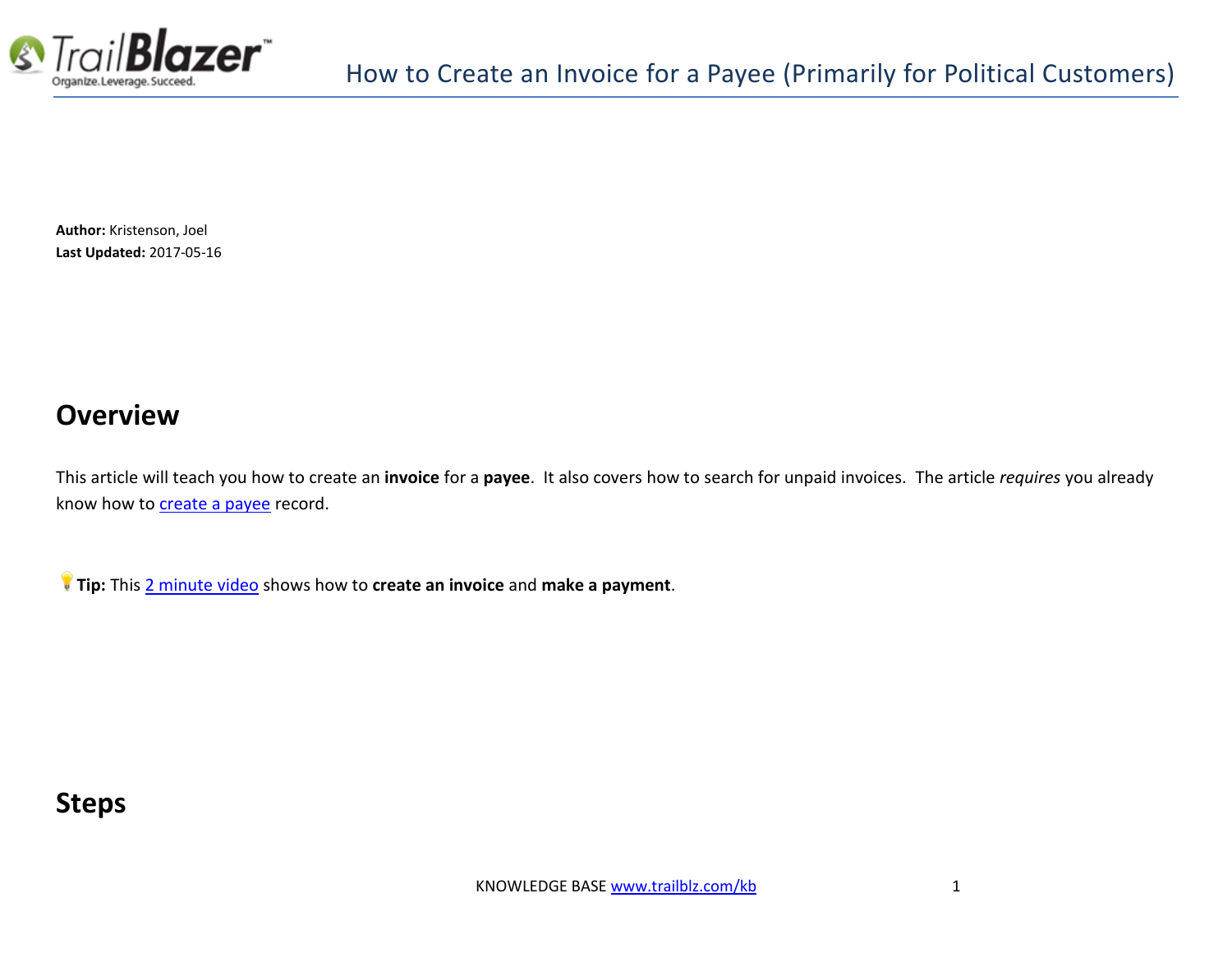

Navigate to the **Payees (Invoicing)** list. *Requires appropriate [security clearance.](http://trailblz.com/kb/?action=list&cat=4)*



Run a [search query](https://www.youtube.com/watch?v=MsJzUkpiRbU) for the [payee](http://trailblz.com/kb/?action=view&kb=224&cat=1) you need to add an invoice for, and then **click** on their **name** to **open** the record.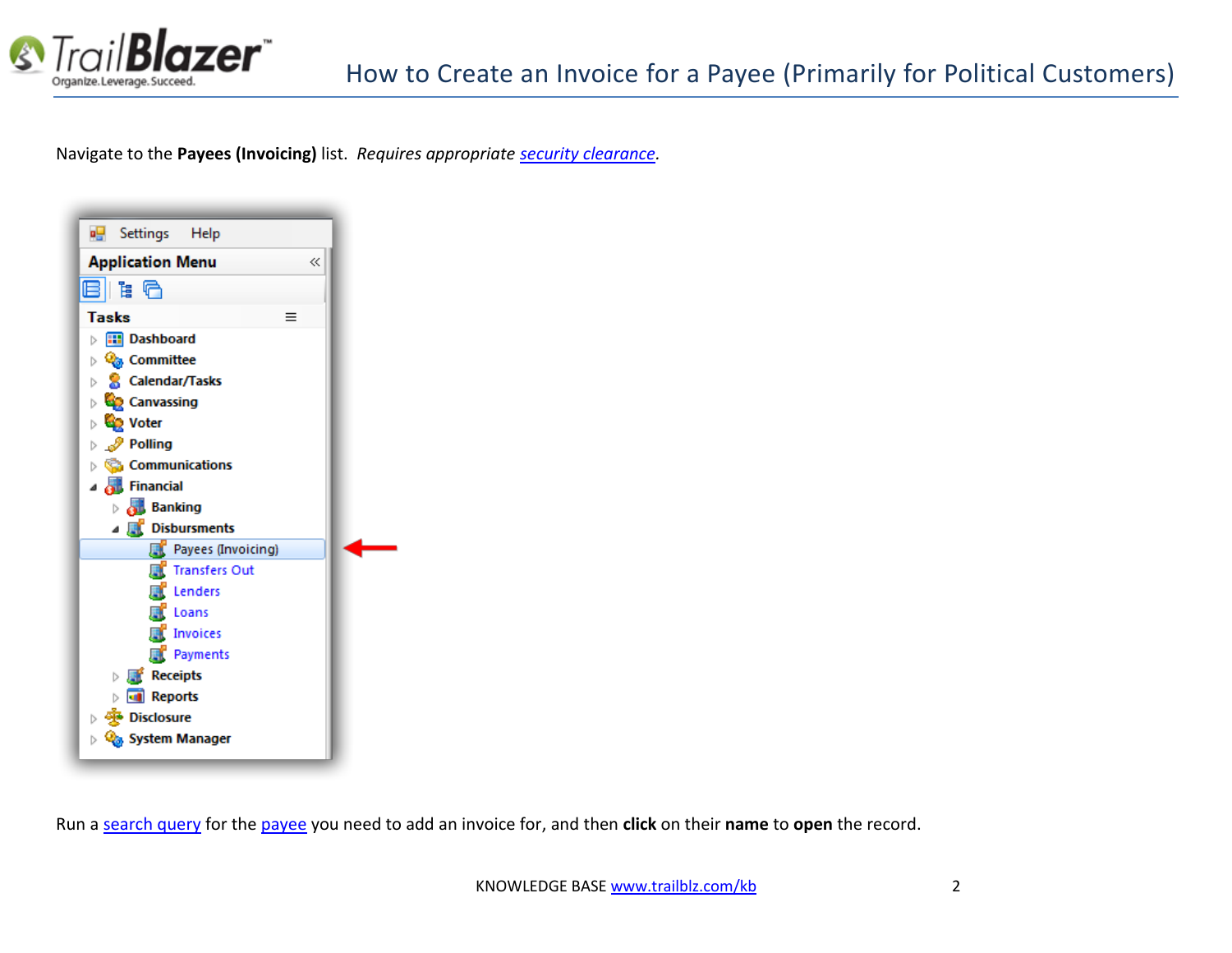

|           |                | 3                                        |                                                                                    |              |                                       |                   |                 |             |       |             |                              |                       |                                |
|-----------|----------------|------------------------------------------|------------------------------------------------------------------------------------|--------------|---------------------------------------|-------------------|-----------------|-------------|-------|-------------|------------------------------|-----------------------|--------------------------------|
|           |                |                                          | → Search → Reset   ← New   日 画 □   目 □ <i>台</i> 目   File + Edit +   ②   Payee List |              |                                       |                   |                 |             |       |             |                              |                       |                                |
| $\bullet$ |                |                                          |                                                                                    |              |                                       |                   |                 |             |       |             |                              |                       |                                |
|           |                |                                          | Favorites <b>Name</b> Address SQL                                                  |              |                                       |                   |                 |             |       |             |                              |                       |                                |
| $\bullet$ |                |                                          |                                                                                    |              |                                       |                   |                 |             |       |             |                              |                       |                                |
| F         |                | Search all<br>name/address<br>the field) | parts (anywhere in<br>Innovative 1                                                 | ID:          | Company:<br>Last Name:<br>First Name: |                   |                 |             |       |             |                              |                       |                                |
|           |                |                                          | 들 Edit   田 Sort 田 Format • - 기 Wrap   약 Export ۞ Print   田 Pivot                   |              |                                       |                   |                 |             |       |             |                              |                       |                                |
|           |                |                                          | Payee List [ 1 records found ]                                                     |              |                                       |                   |                 |             |       |             |                              |                       |                                |
|           | $\sqrt{}$      | ID                                       | <b>Company Name</b>                                                                | Code<br>Type | <b>Last Name</b>                      | <b>First Name</b> | <b>Street</b>   | City        | State | Zip<br>Code | Payments<br><b>This Year</b> | Payments<br>Last Year | Payments<br><b>Prior Years</b> |
|           | $\blacksquare$ | 64                                       | <b>Innovative Properties, LLC</b>                                                  | ICV          |                                       |                   | P.O. Box 390448 | Minneapolis | MN    | 55439       | .00 <sub>1</sub>             | .00.                  | 10,360.00                      |
| B         | $\mathbf{1}$   |                                          |                                                                                    |              |                                       |                   |                 |             |       |             | .00.                         | .00 <sub>1</sub>      | 10,360.00                      |
|           |                |                                          |                                                                                    |              |                                       |                   |                 |             |       |             |                              |                       |                                |

### 3. Click on their name to open their payee record card.

Click **[+ New]** under the **Invoices** tab.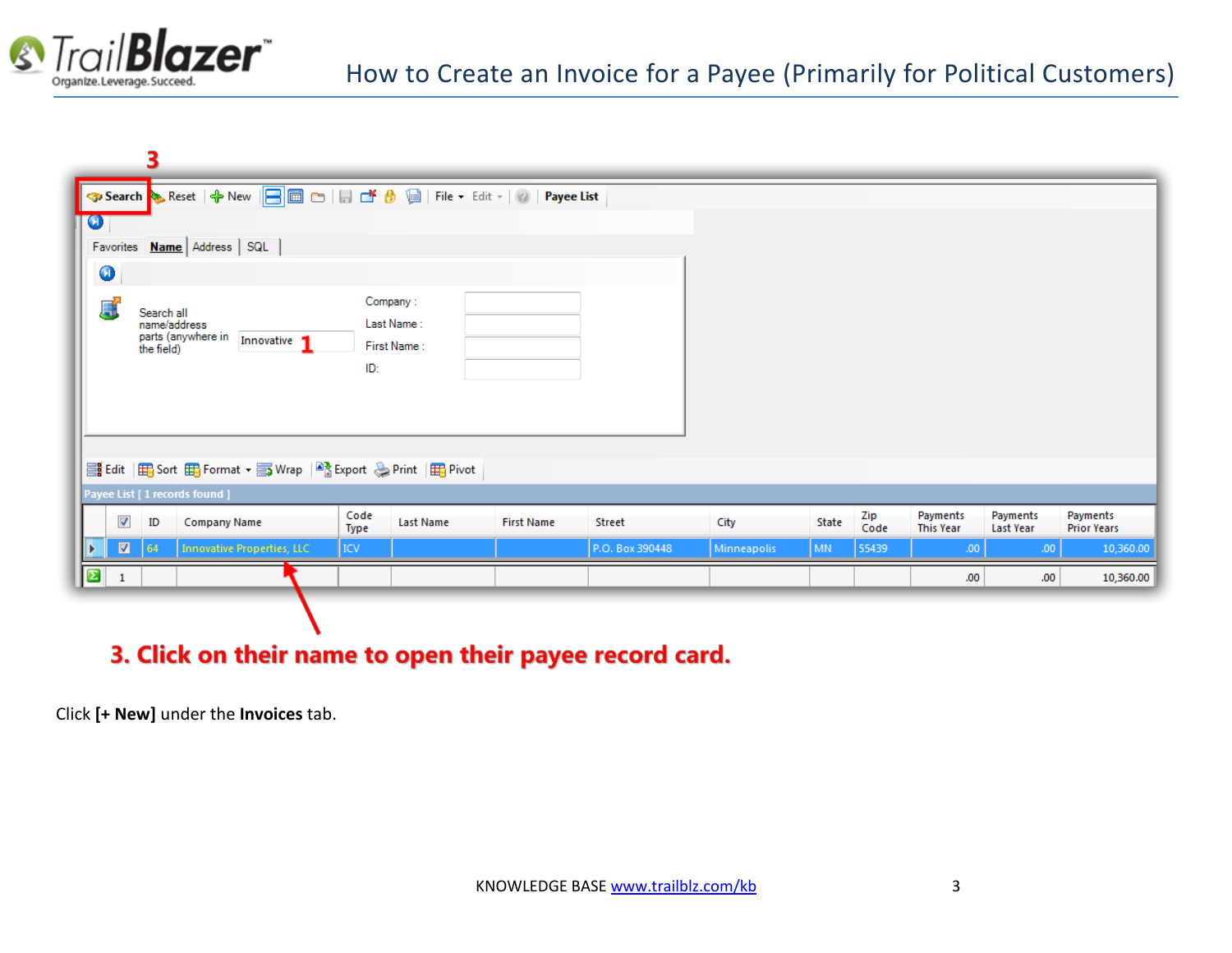

|                          |                       |                          | File - Edit - $ \mathsf{X} \mathsf{O} $ |                                                                                          |                   |                  |                    |                                                    |                  |                                                 |         |                  |       |                    |
|--------------------------|-----------------------|--------------------------|-----------------------------------------|------------------------------------------------------------------------------------------|-------------------|------------------|--------------------|----------------------------------------------------|------------------|-------------------------------------------------|---------|------------------|-------|--------------------|
|                          | General               |                          |                                         |                                                                                          |                   |                  |                    | FEC Filing Information/Other                       |                  |                                                 |         |                  |       |                    |
|                          | Company:              |                          |                                         | <b>Innovative Properties, LLC</b>                                                        |                   |                  | Entity Type:       |                                                    |                  | Organization (not a committee and not a j ▼     |         |                  |       |                    |
|                          |                       | First Name:              |                                         |                                                                                          |                   |                  |                    | Creditor Type:<br>Payee Filer ID:<br>Filer Entity: |                  | <b>Incorporated Commercial Vendor</b><br>(none) |         |                  |       |                    |
|                          |                       | Last Name:               |                                         |                                                                                          |                   |                  |                    |                                                    |                  |                                                 |         |                  |       |                    |
|                          | Nation:               |                          |                                         |                                                                                          |                   |                  |                    |                                                    |                  |                                                 |         |                  |       |                    |
|                          | Street:               |                          |                                         | P.O. Box 390448<br>Minneapolis                                                           |                   |                  |                    | Set Voter                                          |                  |                                                 |         |                  |       |                    |
|                          |                       |                          |                                         |                                                                                          |                   |                  | EIN/SSN:           |                                                    |                  |                                                 |         |                  |       |                    |
|                          | City:                 |                          |                                         |                                                                                          |                   |                  |                    |                                                    |                  |                                                 |         |                  |       |                    |
|                          |                       | State or Territory:      | Minnesota [MN]                          |                                                                                          |                   | Other            |                    |                                                    |                  |                                                 |         |                  |       |                    |
|                          |                       | Zip Code:                |                                         | 55439<br>$\left( \cdot \right)$ .                                                        |                   |                  | User Field 1:      |                                                    |                  |                                                 |         |                  |       |                    |
|                          |                       | Phone/Ext:               |                                         |                                                                                          |                   |                  | User Field 2:      |                                                    |                  |                                                 |         |                  |       |                    |
|                          | Fax:                  |                          |                                         | $\left( \cdot \right)$ -                                                                 |                   |                  | User Field 3:      |                                                    |                  |                                                 |         |                  |       |                    |
|                          | Email:                |                          |                                         |                                                                                          |                   |                  |                    | User Field 4:                                      |                  |                                                 |         |                  |       |                    |
|                          |                       |                          |                                         |                                                                                          |                   |                  |                    |                                                    |                  |                                                 |         |                  |       |                    |
|                          | Invoices              |                          |                                         | Payments   External Memos                                                                |                   |                  |                    |                                                    |                  |                                                 |         |                  |       |                    |
|                          |                       |                          |                                         | Bin New <b>C</b> Refresh   田 Sort 田 Format • http://wrap   Like Export & Print   田 Pivot |                   |                  |                    |                                                    |                  |                                                 |         |                  |       |                    |
|                          |                       |                          | Invoices [7 records found]              |                                                                                          |                   |                  |                    |                                                    |                  |                                                 |         |                  |       |                    |
|                          |                       |                          |                                         |                                                                                          |                   |                  |                    |                                                    |                  |                                                 | Memo    |                  |       |                    |
|                          |                       | $\blacktriangledown$     | Invoice<br>ID                           | Invoice<br>Date                                                                          | Invoice<br>Amount | Deductions       | Adjusted<br>Amount | Payments                                           | Refunds          | Open<br>Balance                                 | Amounts | Election         | Event | Description        |
| <b>Click the [+ New]</b> |                       | $\blacksquare$           | 147                                     | 7/5/2006                                                                                 | 1,480.00          | .00.             | 1,480.00           | 1,480.00                                           | .00.             | 00.                                             |         | .00 Primary 2006 |       | rent               |
|                          |                       | $\overline{\mathbf{v}}$  | 472                                     | 7/5/2006                                                                                 | 1,480.00          | .00 <sub>1</sub> | 1,480.00           | 1,480.00                                           | .00              | .00                                             |         | .00 Primary 2006 |       | rent               |
| button to begin          |                       | $\overline{\mathsf{v}}$  | 148                                     | 7/31/2006                                                                                | 1,480.00          | .00 <sub>1</sub> | 1,480.00           | 1,480.00                                           | .00              | .00                                             |         | .00 Primary 2006 |       | rent               |
| creating a new           |                       | $\overline{\mathbf{v}}$  | 473                                     | 7/31/2006                                                                                | 1,480.00          | .00              | 1,480.00           | 1,480.00                                           | .00              | .00 <sub>1</sub>                                |         | .00 Primary 2006 |       | rent               |
|                          |                       | $\overline{\mathsf{v}}$  | 149                                     | 8/28/2006                                                                                | 1,480.00          | .00 <sub>1</sub> | 1,480.00           | 1,480.00                                           | .00              | .00.                                            |         | .00 Primary 2006 |       | rent               |
| invoice.                 |                       | V                        | 474                                     | 8/28/2006                                                                                | 1,480.00          | .00              | 1,480.00           | 1,480.00                                           | .00 <sub>1</sub> | .00.                                            |         | .00 Primary 2006 |       | rent               |
|                          |                       | $\overline{\mathcal{A}}$ | 791                                     | 7/25/2013                                                                                | 1,480.00          | 1,480.00         | .00                | 1,480.00                                           | 1,480.00         | .00                                             |         | .00 General 2014 |       | Office space rent. |
|                          | $\boldsymbol{\Sigma}$ | $\mathcal{I}$            |                                         |                                                                                          | 10,360.00         | 1,480.00         | 8,880.00           | 10,360.00                                          | 1,480.00         | .00.                                            | .00     |                  |       |                    |

Fill out all the details of invoice and then click **[Save and Close]**. Some of the more important information will be the **date**, **amount**, the correct [election](http://trailblz.com/kb/?action=view&kb=212&cat=1) cycle, and the **description**. *My finished example is below for a \$2,300 invoice on 5/11/17 for the Primary 2018 election cycle.*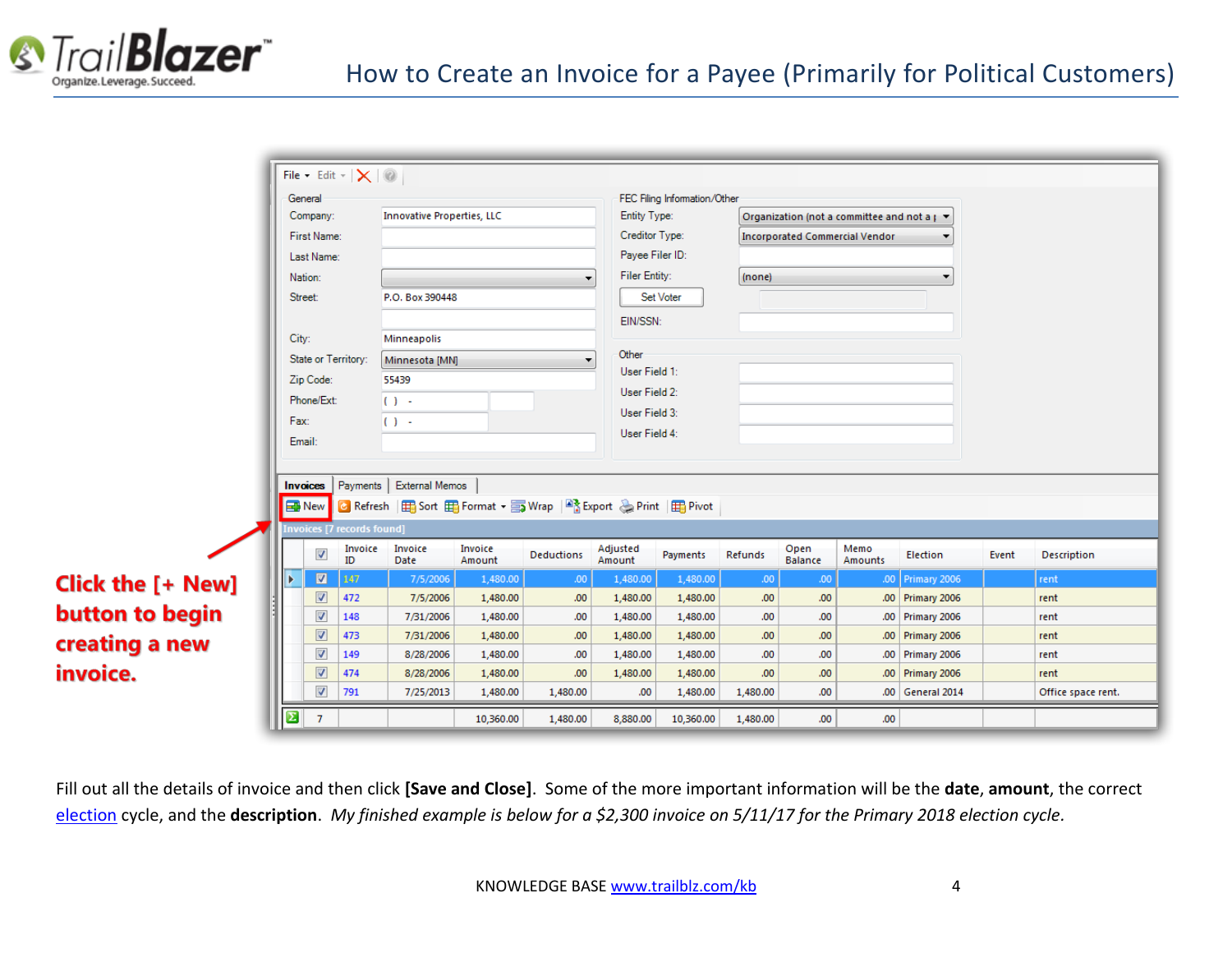

### Fill out all the details for the invoice. If you have any questions/concerns about how to categorize it you should contact your FEC analyst (if a federal campaign).



#### Save and close after creating the invoice.

KNOWLEDGE BAS[E www.trailblz.com/kb](http://www.trailblz.com/kb) 5 \*if you're going to enter a payment immediately you can just click [Save] and keep the record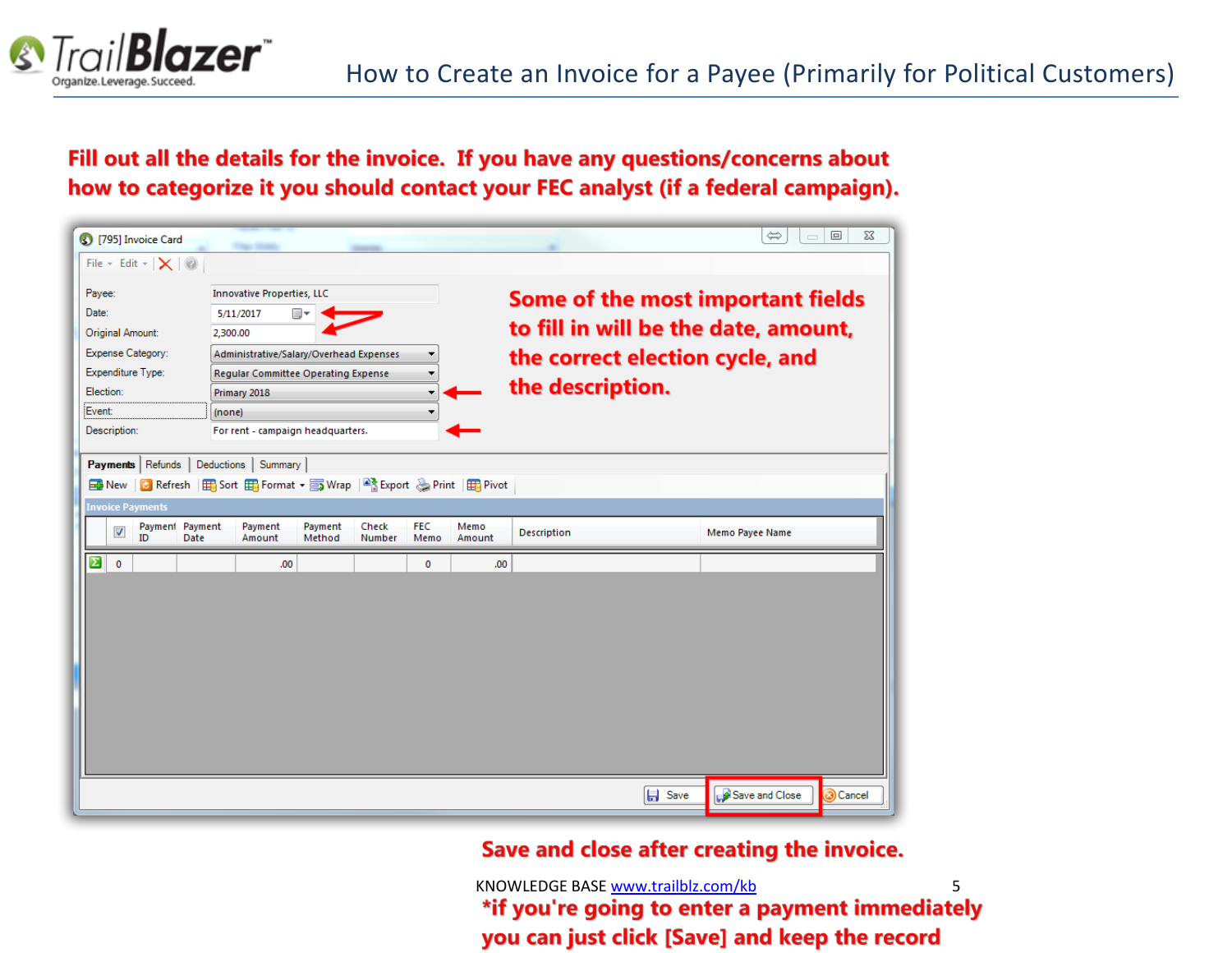

If you have any questions or concerns on what data is **required** and how to categorize it correctly so it prints accurately on your [FEC reports,](http://trailblz.com/kb/?action=search&qq=fec&cat=1) you should contact your **FEC analyst**, or the **Trail Blazer** tech support team. *If you're going to record a [payment](http://trailblz.com/kb/?action=view&kb=225&cat=1) against the invoice right away you can click [Save] to keep the invoice open, and continue on to that step.*

To **view invoices** (both paid and unpaid) open the **Invoices** list.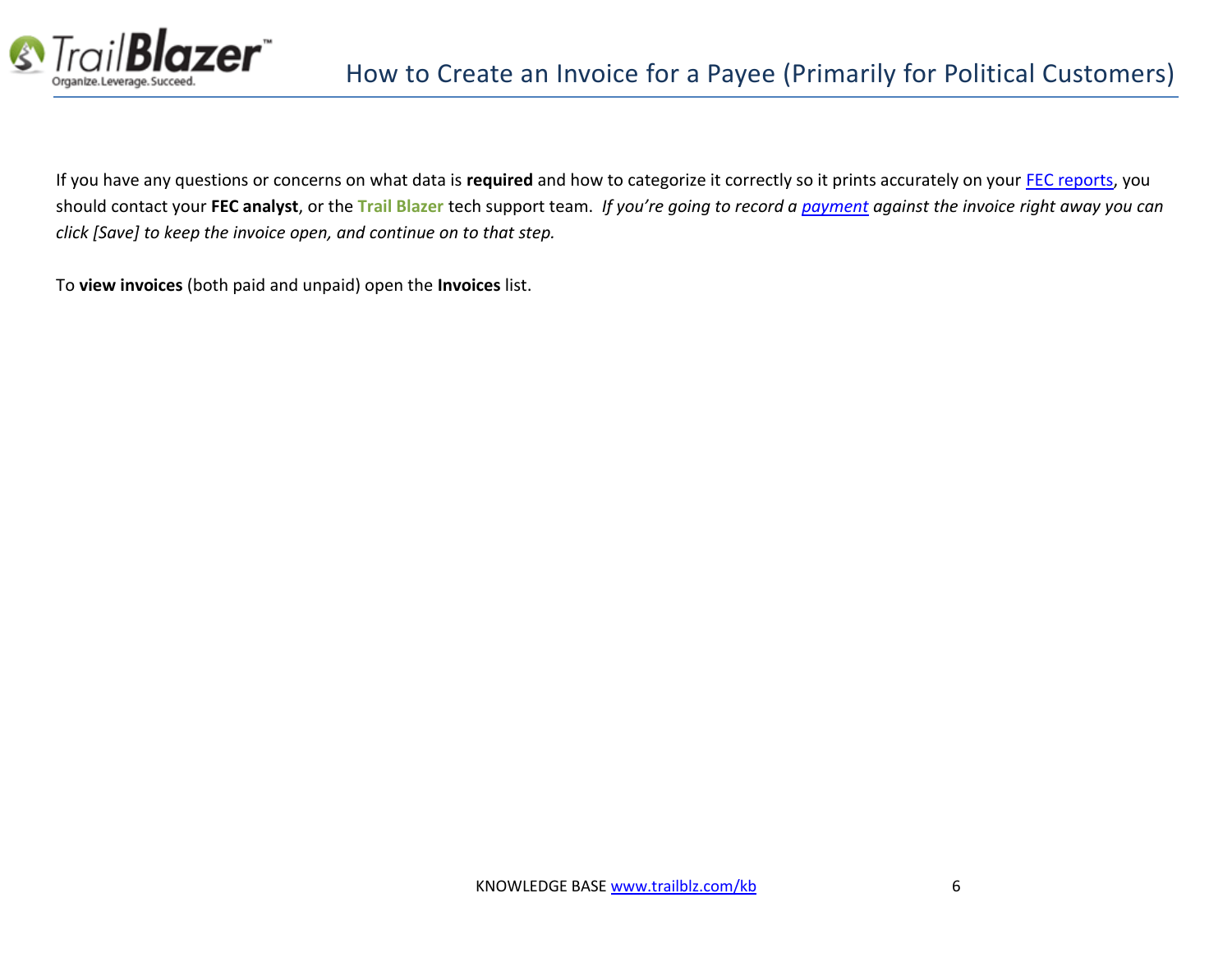



You can filter for **unpaid** invoices under the **Other** tab. *My example is below where there were 15 unpaid invoices.*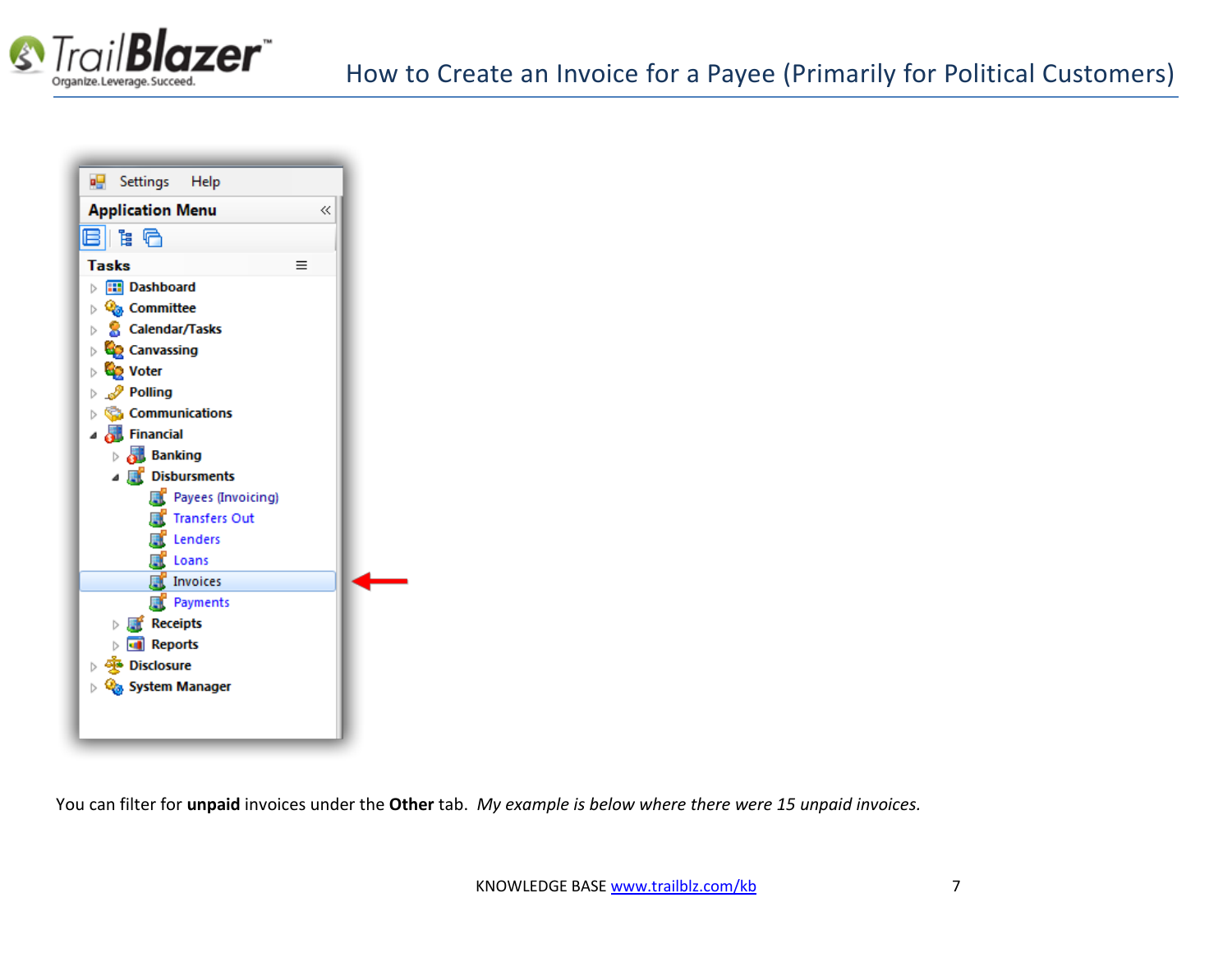

| <mark>◆ Search </mark> ◆ Reset   ← New   ■ ■ □   目 ■ ● 圓   File ・ Edit -   ◎   <b>Invoice List</b><br>IO.<br>Favorites   General   Other   Name   Address   SQL<br>0<br>Category:<br>₽<br><ignore><br/>Paid:<br/>Unpaid<br/>2. Under the Other tab you<br/>can filter for paid or 'unpaid'<br/>invoices.<br/>  田 Sort 田 Format • 5 Wrap   B Export &amp; Print   田 Pivot</ignore> |  |                                                    |                                  |                 |             |                                                    |              |       |           |                |        |                                         |                                   |                      |                   |
|-----------------------------------------------------------------------------------------------------------------------------------------------------------------------------------------------------------------------------------------------------------------------------------------------------------------------------------------------------------------------------------|--|----------------------------------------------------|----------------------------------|-----------------|-------------|----------------------------------------------------|--------------|-------|-----------|----------------|--------|-----------------------------------------|-----------------------------------|----------------------|-------------------|
|                                                                                                                                                                                                                                                                                                                                                                                   |  |                                                    | nvoice List [ 15 records found ] |                 |             |                                                    |              |       |           |                |        |                                         |                                   |                      |                   |
| results                                                                                                                                                                                                                                                                                                                                                                           |  |                                                    | <b>V</b> Invoice ID Date         |                 |             | <b>Company Name</b>                                | First        | Last  | Amount    | <b>Balance</b> | Paid   | <b>Expenditure Category</b>             | <b>Description</b>                | Election             | <b>Event Name</b> |
|                                                                                                                                                                                                                                                                                                                                                                                   |  | $\blacksquare$                                     | 1746                             | $3/20/2016$ 150 | Payee<br>ID | American Express Credit Card                       | Name         | Name  | 125.00    | Due<br>125.00  | O      | Administrative/Salary/Overhead Expenses |                                   | Name<br>General 2016 |                   |
|                                                                                                                                                                                                                                                                                                                                                                                   |  | $\triangledown$                                    | 21                               | $4/1/2016$ 7    |             | Mike's Lemonaid                                    |              |       | 25.00     | 25.00          | $\Box$ | <b>Campaign Event Expenses</b>          |                                   | Primary 2002         |                   |
|                                                                                                                                                                                                                                                                                                                                                                                   |  | $\overline{\mathbf{v}}$                            | 22                               | $4/1/2016$ 8    |             | Brian's tech support inc.                          |              |       | 25.00     | 25.00          |        | <b>Campaign Event Expenses</b>          | setup table with IT stuff         | Primary 2002         |                   |
|                                                                                                                                                                                                                                                                                                                                                                                   |  | $\overline{\mathbf{v}}$                            | 792                              | 4/6/2016 163    |             | Bill Smith For U.S. House Of Representatives, Inc. | Bill         | Smith | 500.00    | 500.00         | $\Box$ | <b>Political Contributions</b>          | Fundraiser drive - spring 2014.   | General 2016         | <b>Money Bomb</b> |
|                                                                                                                                                                                                                                                                                                                                                                                   |  | $\overline{\mathbf{v}}$                            | 31                               | $5/30/2016$ 1   |             | <b>Bank of America</b>                             |              |       | 125.00    | 125.00         |        | Solitication and Fundraising Expenses   |                                   | Primary 2002         |                   |
|                                                                                                                                                                                                                                                                                                                                                                                   |  | $\overline{\mathbf{v}}$                            | 781                              | 7/28/2016 38    |             | <b>Champion Air</b>                                |              |       | 63.47     | 63.47          |        | Administrative/Salary/Overhead Expenses | air compressor                    | General 2016         |                   |
|                                                                                                                                                                                                                                                                                                                                                                                   |  | $\overline{\mathbf{v}}$                            | 734                              | 3/18/2017 150   |             | American Express Credit Card                       |              |       | 5,500.00  | 5,500.00       |        | Administrative/Salary/Overhead Expenses |                                   | Primary 2018         |                   |
|                                                                                                                                                                                                                                                                                                                                                                                   |  | $\overline{\mathbf{v}}$                            | 51                               | $3/22/2017$ 3   |             | <b>Trail Blazer Campaign Services</b>              | <b>Brian</b> | Hanf  | 20,000.00 | 15,000.00      |        | Administrative/Salary/Overhead Expenses | software                          | Primary 2006         |                   |
|                                                                                                                                                                                                                                                                                                                                                                                   |  | $\sqrt{2}$                                         | 25                               | $4/3/2017$ 3    |             | <b>Trail Blazer Campaign Services</b>              | <b>Brian</b> | Hanf  | 750.00    | 750.00         | $\Box$ | Administrative/Salary/Overhead Expenses | software                          | Primary 2002         |                   |
|                                                                                                                                                                                                                                                                                                                                                                                   |  | $\sqrt{2}$                                         | 838                              | $5/11/2017$ 64  |             | <b>Innovative Properties, LLC</b>                  |              |       | 2,300.00  | 2,300.00       |        | Administrative/Salary/Overhead Expenses | For rent - campaign headquarters. | Primary 2018         |                   |
|                                                                                                                                                                                                                                                                                                                                                                                   |  | $\sqrt{2}$                                         | 709                              | 6/5/2017 149    |             | James Gibson For US Senate                         |              |       | 12,000.00 | 12,000.00      | $\Box$ | <b>Political Contributions</b>          |                                   | Primary 2018         |                   |
|                                                                                                                                                                                                                                                                                                                                                                                   |  | $\sqrt{2}$                                         | 718                              | 11/27/2017 17   |             | <b>Hanf For Congress</b>                           |              |       | 2.00      | 2.00           | $\Box$ | <b>Donations</b>                        |                                   | Primary 2018         |                   |
|                                                                                                                                                                                                                                                                                                                                                                                   |  | $\overline{\mathbf{v}}$                            | 719                              | $12/7/2017$ 20  |             | 25 Kino Film & Video                               |              |       | 1,500.00  | 1,500.00       |        | <b>Advertising Expenses</b>             | Tv Ad production                  | Primary 2006         |                   |
|                                                                                                                                                                                                                                                                                                                                                                                   |  | $\overline{\mathbf{v}}$<br>$\overline{\mathbf{v}}$ | 793                              | 11/13/2018 164  |             | <b>Big Bills Plumbing And Restoration</b>          |              |       | 100.00    | 100.00         |        | Administrative/Salary/Overhead Expenses |                                   | General 2018         |                   |

#### Invoice details (date, amount, balance due, etc.).

You can filter by things like **date range** under the **General** tab. *In this example I filtered for unpaid invoices in 2017 which produced 7 results.*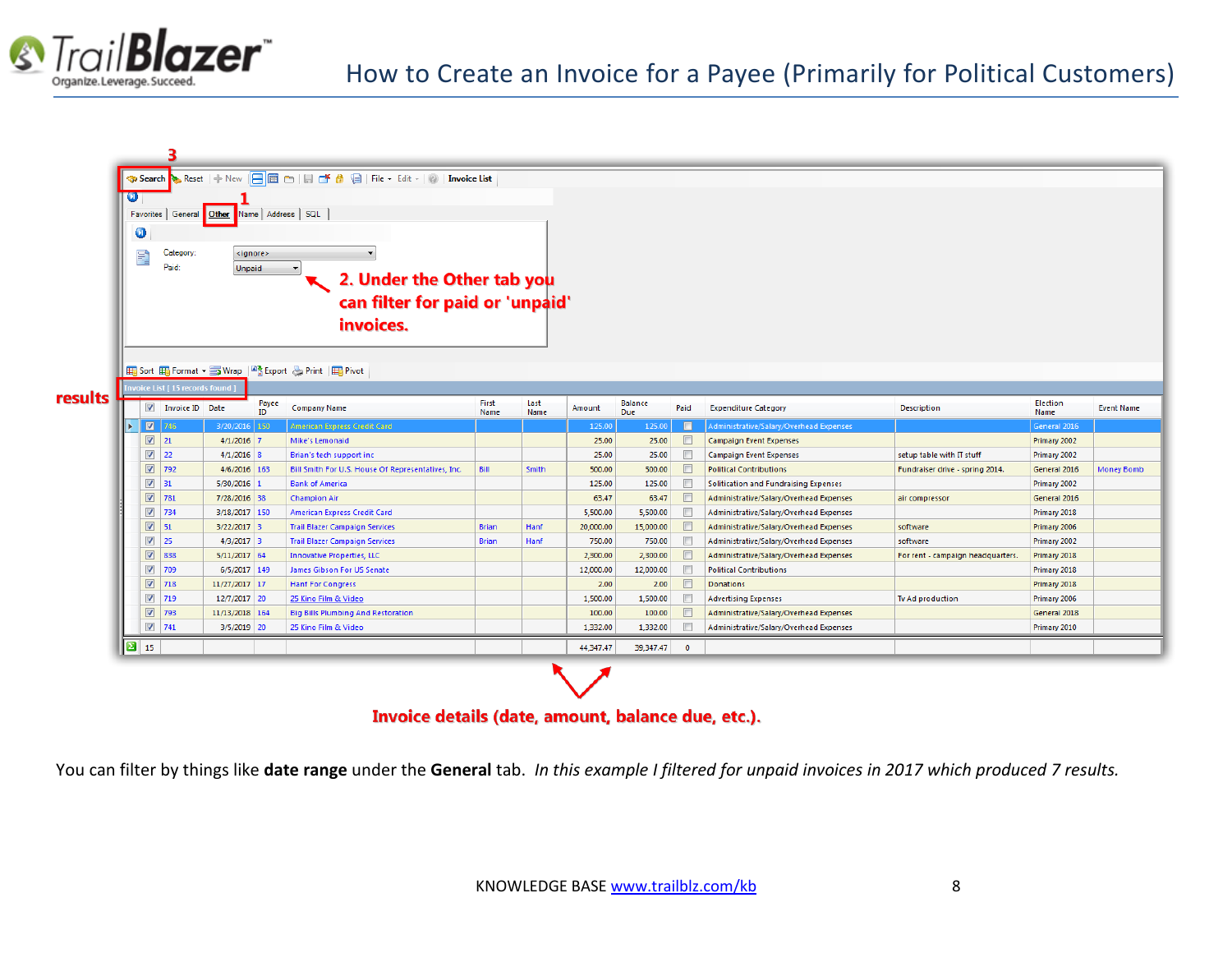

| $\bullet$ |                         |                                 |                                                  |             |                                                                             |                               |              |           |                       |                |                                         |                                   |                  |                   |
|-----------|-------------------------|---------------------------------|--------------------------------------------------|-------------|-----------------------------------------------------------------------------|-------------------------------|--------------|-----------|-----------------------|----------------|-----------------------------------------|-----------------------------------|------------------|-------------------|
|           |                         |                                 | Favorites General   Other   Name   Address   SQL |             |                                                                             |                               |              |           |                       |                |                                         |                                   |                  |                   |
|           |                         |                                 |                                                  |             |                                                                             |                               |              |           |                       |                |                                         |                                   |                  |                   |
|           | $\bullet$               |                                 |                                                  |             |                                                                             | <b>You can filter further</b> |              |           |                       |                |                                         |                                   |                  |                   |
|           | P,                      | Date Range:                     | This year                                        |             |                                                                             |                               |              |           |                       |                |                                         |                                   |                  |                   |
|           |                         |                                 |                                                  |             | $\boxed{7}$ 1/ 1/2017 $\rightarrow$ <> $\boxed{7}$ 12/31/2017 $\rightarrow$ | by date range under           |              |           |                       |                |                                         |                                   |                  |                   |
|           |                         | Election:                       | <ignore></ignore>                                |             |                                                                             | the General tab.              |              |           |                       |                |                                         |                                   |                  |                   |
|           |                         | Event:                          | <ignore></ignore>                                |             |                                                                             |                               |              |           |                       |                |                                         |                                   |                  |                   |
|           |                         | Amount Range:                   | minimum                                          |             | $\blacktriangleright$ to maximum                                            |                               |              |           |                       |                |                                         |                                   |                  |                   |
|           |                         |                                 |                                                  |             |                                                                             |                               |              |           |                       |                |                                         |                                   |                  |                   |
|           |                         |                                 |                                                  |             |                                                                             |                               |              |           |                       |                |                                         |                                   |                  |                   |
|           |                         |                                 |                                                  |             |                                                                             |                               |              |           |                       |                |                                         |                                   |                  |                   |
|           |                         |                                 |                                                  |             | 田 Sort 田 Format • 5 Wrap   A Export & Print   田 Pivot                       |                               |              |           |                       |                |                                         |                                   |                  |                   |
|           |                         | nvoice List [ 7 records found ] |                                                  |             |                                                                             |                               |              |           |                       |                |                                         |                                   |                  |                   |
|           | $\sqrt{}$               | Invoice ID Date                 |                                                  | Payee<br>ID | <b>Company Name</b>                                                         | First<br>Name                 | Last<br>Name | Amount    | Balance<br><b>Due</b> | Paid           | <b>Expenditure Category</b>             | <b>Description</b>                | Election<br>Name | <b>Event Name</b> |
| Þ         | $\blacksquare$          | 734                             | 3/18/2017 150                                    |             | American Express Credit Card                                                |                               |              | 5,500.00  | 5,500.00              | $\blacksquare$ | Administrative/Salary/Overhead Expenses |                                   | Primary 2018     |                   |
|           | $\overline{\mathbf{v}}$ | 51                              | $3/22/2017$ 3                                    |             | <b>Trail Blazer Campaign Services</b>                                       | <b>Brian</b>                  | Hanf         | 20,000.00 | 15,000.00             |                | Administrative/Salary/Overhead Expenses | software                          | Primary 2006     |                   |
|           | $\checkmark$            | 25                              | $4/3/2017$ 3                                     |             | <b>Trail Blazer Campaign Services</b>                                       | <b>Brian</b>                  | Hanf         | 750.00    | 750.00                |                | Administrative/Salary/Overhead Expenses | software                          | Primary 2002     |                   |
|           | $\overline{\mathbf{v}}$ | 838                             | $5/11/2017$ 64                                   |             | <b>Innovative Properties, LLC</b>                                           |                               |              | 2,300.00  | 2,300.00              |                | Administrative/Salary/Overhead Expenses | For rent - campaign headquarters. | Primary 2018     |                   |
|           | $\checkmark$            | 709                             | 6/5/2017 149                                     |             | James Gibson For US Senate                                                  |                               |              | 12,000.00 | 12,000.00             |                | <b>Political Contributions</b>          |                                   | Primary 2018     |                   |
|           | $\overline{\mathbf{v}}$ | 718                             | 11/27/2017 17                                    |             | <b>Hanf For Congress</b>                                                    |                               |              | 2.00      | 2.00                  |                | <b>Donations</b>                        |                                   | Primary 2018     |                   |
|           | $\sqrt{2}$              | $719$                           | 12/7/2017 20                                     |             | 25 Kino Film & Video                                                        |                               |              | 1,500.00  | 1,500.00              |                | <b>Advertising Expenses</b>             | Tv Ad production                  | Primary 2006     |                   |
|           | $\boxed{2}$ 7           |                                 |                                                  |             |                                                                             |                               |              | 42,052.00 | 37,052.00             | $\mathbf{0}$   |                                         |                                   |                  |                   |

**IMPORTANT:** All *unpaid* invoices will show up as a debt on the campaign *finance reports*.

Take a look at the **related resources** below for other articles and videos related to this topic.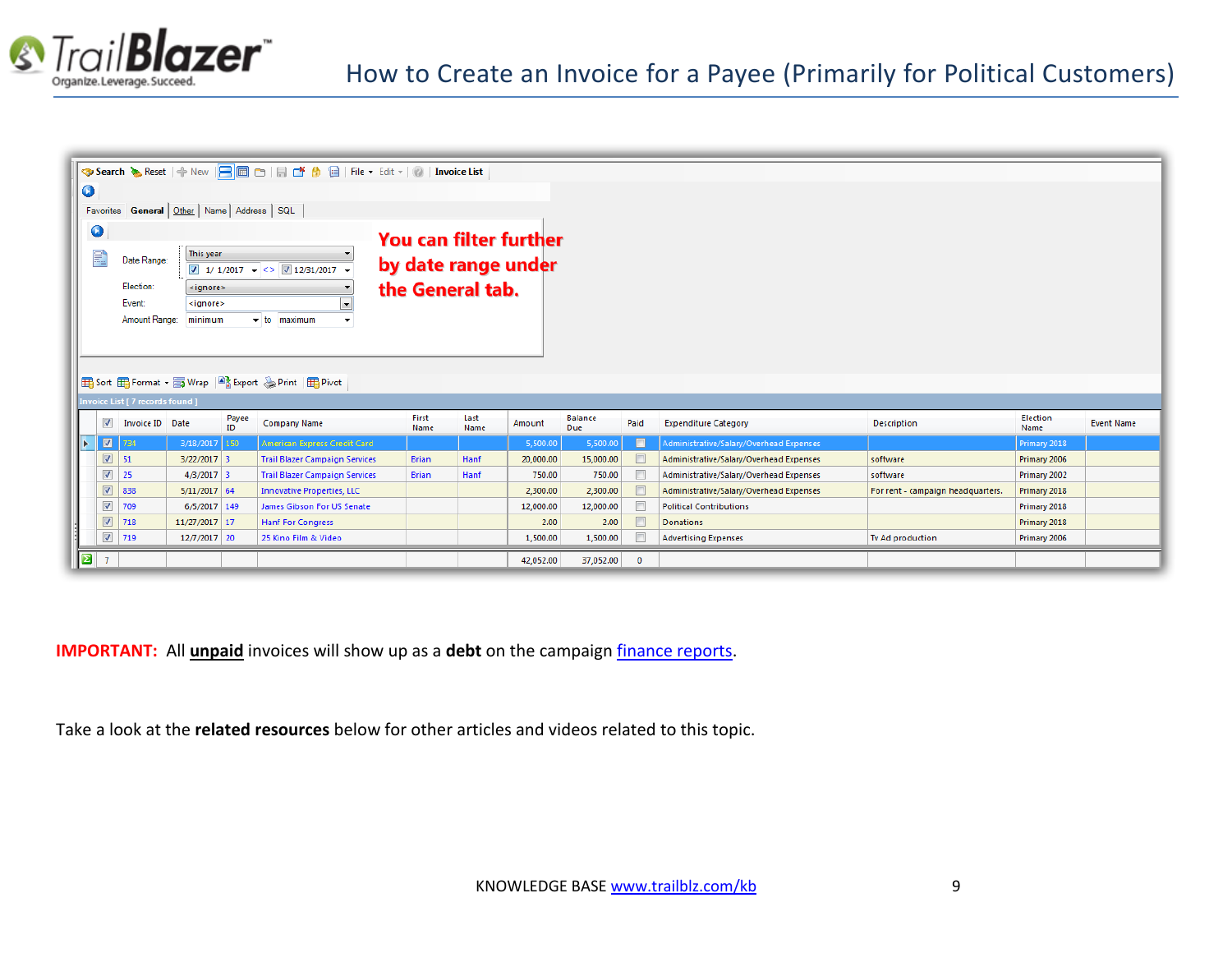



- YouTube Channel - Knowledge Base Articles
- 3rd Party Resources

### **Related Resources**

**Article:** [How to Enter a Payment for an Invoice](http://trailblz.com/kb/?action=view&kb=225&cat=1) **Article:** [How to Create a New Payee for Invoicing and Payments \(Primarily for Political Customers\)](http://trailblz.com/kb/?action=view&kb=224&cat=1) **Article:** [Do I have to Create an Invoice Before I Create a Payment?](http://trailblz.com/kb/?action=view&kb=136&cat=1) **Article:** Steps to Import Expenditures – [with an Example Spreadsheet Template](http://trailblz.com/kb/?action=view&kb=357&cat=1) – Political Only (2016 Upgrade) **Article:** [How to Enter an Invoice and Payment with the New Payment System, and How to Add a Refund and Deduction](http://trailblz.com/kb/?action=view&kb=269&cat=1) **Article:** [Delete an Invoice/Payment](http://trailblz.com/kb/?action=view&kb=77&cat=1)

KNOWLEDGE BAS[E www.trailblz.com/kb](http://www.trailblz.com/kb) 10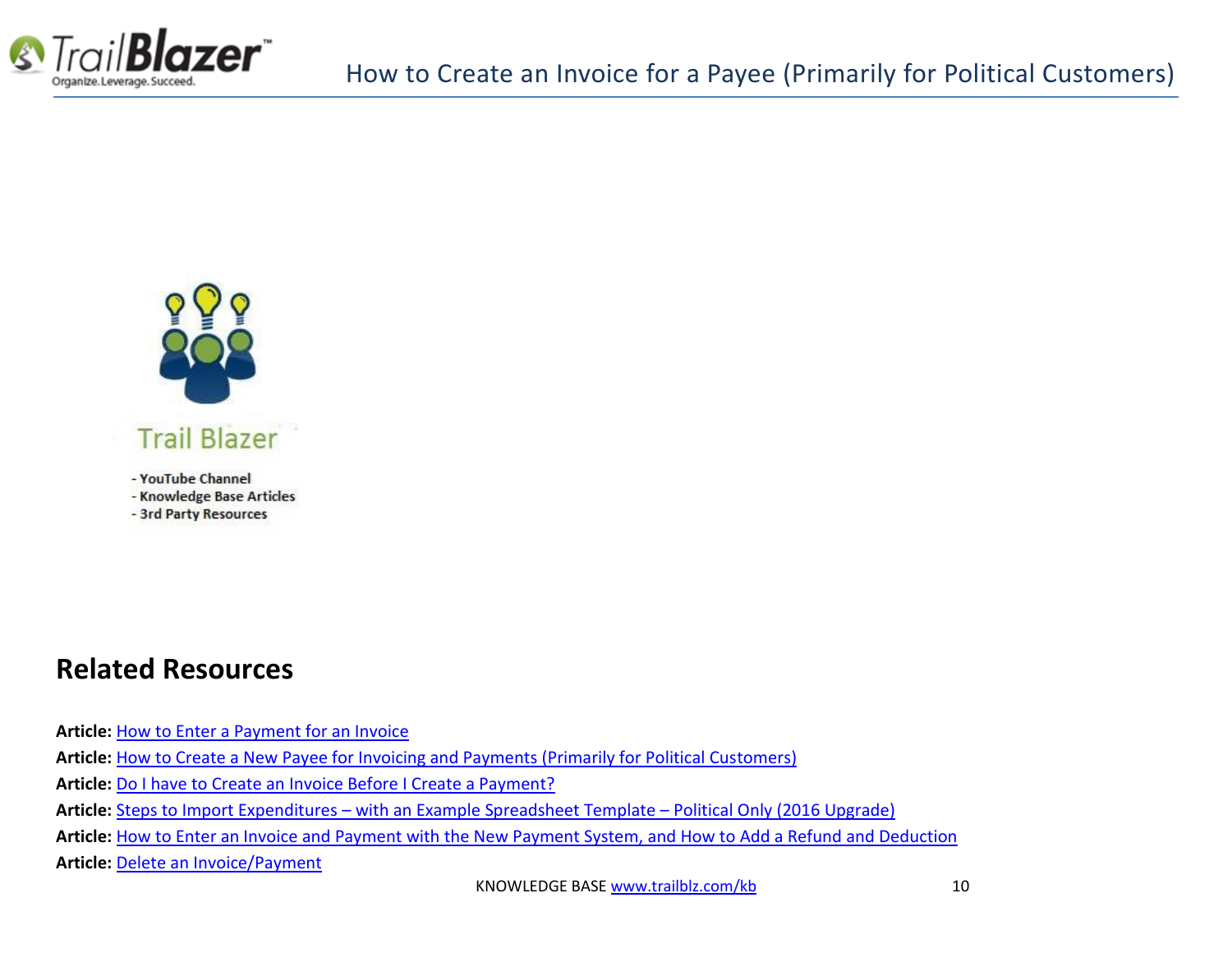

| Article: Entering Credit Card Memo Details for a Credit Card Invoice that was Paid – Political Only (Required for Federal FEC Reports) |
|----------------------------------------------------------------------------------------------------------------------------------------|
| Article: How to Delete Payments, and an Invoice (also covered: how to record a refund, and a deduction)                                |
| Article: How to Add an Election to Your Trail Blazer Database (Political Only)                                                         |
| <b>Article Folder: Filing FEC Reports</b>                                                                                              |
| <b>Video:</b> Invoices – enter payment on an unpaid invoice                                                                            |
| Video: Add Invoice and Make Immediate Payment                                                                                          |
| Video: Enter an Expenditure Refund                                                                                                     |
| <b>Video:</b> Deposits – Setup Bank Account – Set Bank as Default – Create Deposit                                                     |
| <b>Video:</b> Credit Card Memo Entry (using 2015 version of Financial)                                                                 |
| <b>Video: Add New Loans Received</b>                                                                                                   |
| Video: Make a Loan Payment (Interest Bearing and Non Interest Bearing)                                                                 |
| Video: Getting Started 106b - Entering Contributions (POLITICAL ONLY)                                                                  |
| <b>Video: Contribution Refund</b>                                                                                                      |

# **Trail Blazer Live Support**

- **Phone:** 1-866-909-8700
- **Email:** [support@trailblz.com](mailto:support@trailblz.com)
- **Facebook:** <https://www.facebook.com/pages/Trail-Blazer-Software/64872951180>
- **Twitter:** <https://twitter.com/trailblazersoft>

*\* As a policy we require that you have taken our intro training class before calling or emailing our live support team.*